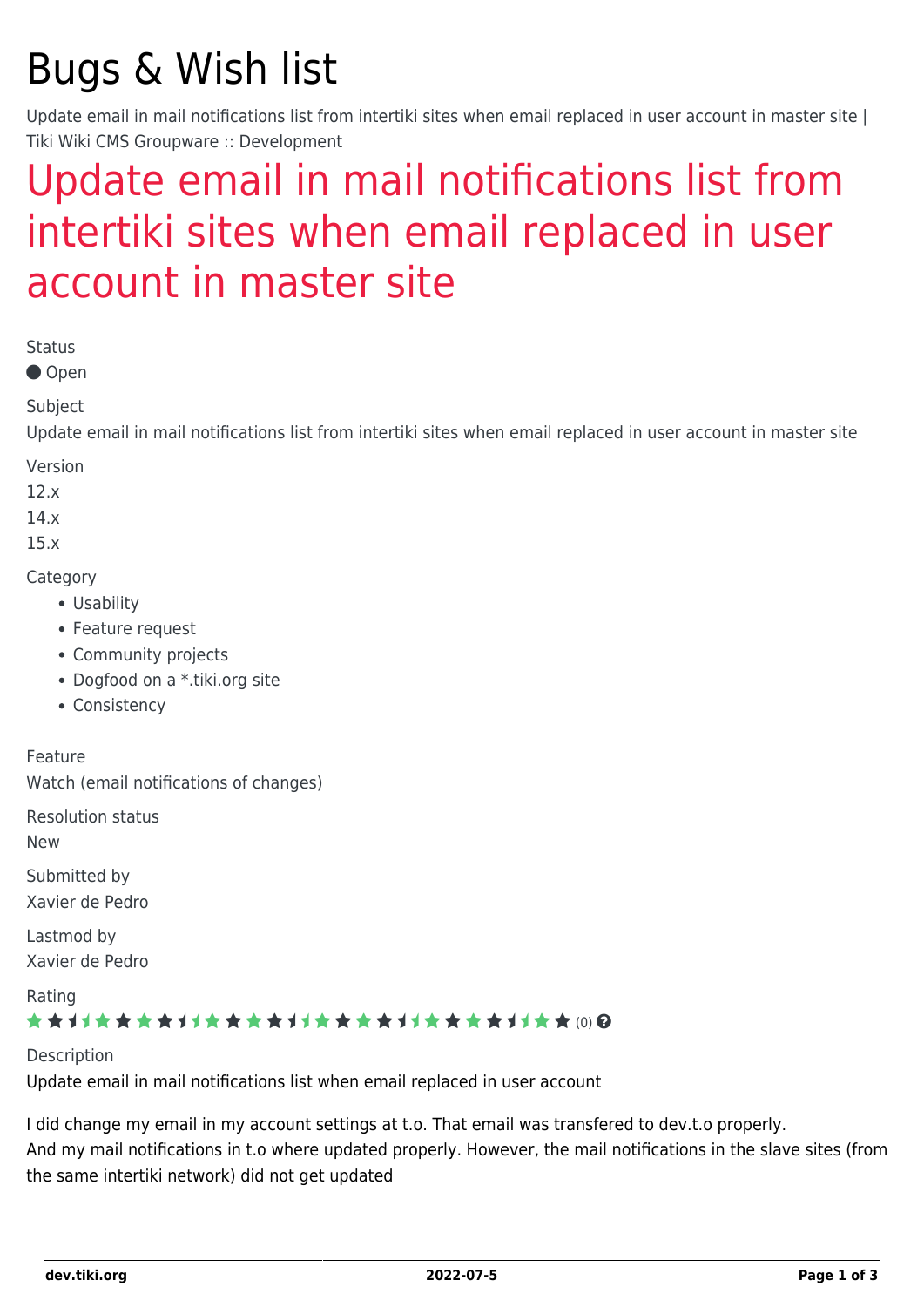wget https://www.adminer.org/static/download/4.2.4/adminer-4.2.4-mysql-en.php

and replace your email by hand in the tiki user watches table, with an SQL command such as:

```
update tiki_user_watches set email = replace(email, 'email1@example.com',
'email2@anotherexample.com');
```
Done. (hundreds of rows updated in a single go! uff, finally!)

Importance 4 Easy to solve? 5 Priority 20 Demonstrate Bug (Tiki 19+) Please demonstrate your bug on show2.tikiwiki.org Version: trunk ▼ [Create show2.tikiwiki.org instance](#page--1-0) Ticket ID 5886 Created Wednesday 06 April, 2016 14:46:30 GMT-0000 by Xavier de Pedro LastModif Monday 30 May, 2016 08:25:44 GMT-0000

### Comments



Hi Xavi,

Torsten Fabricius 06 Apr 16 16:46 GMT-0000

nothing to contribute but a good spot from you! Afaik the eMail would be updated only when a user logs in after changing on the master (does it?).

But for eMail notification it indeed must be updated independantly from that.

So we needed some check if intertiki is active » check if user exists on the various slaves » change eMail